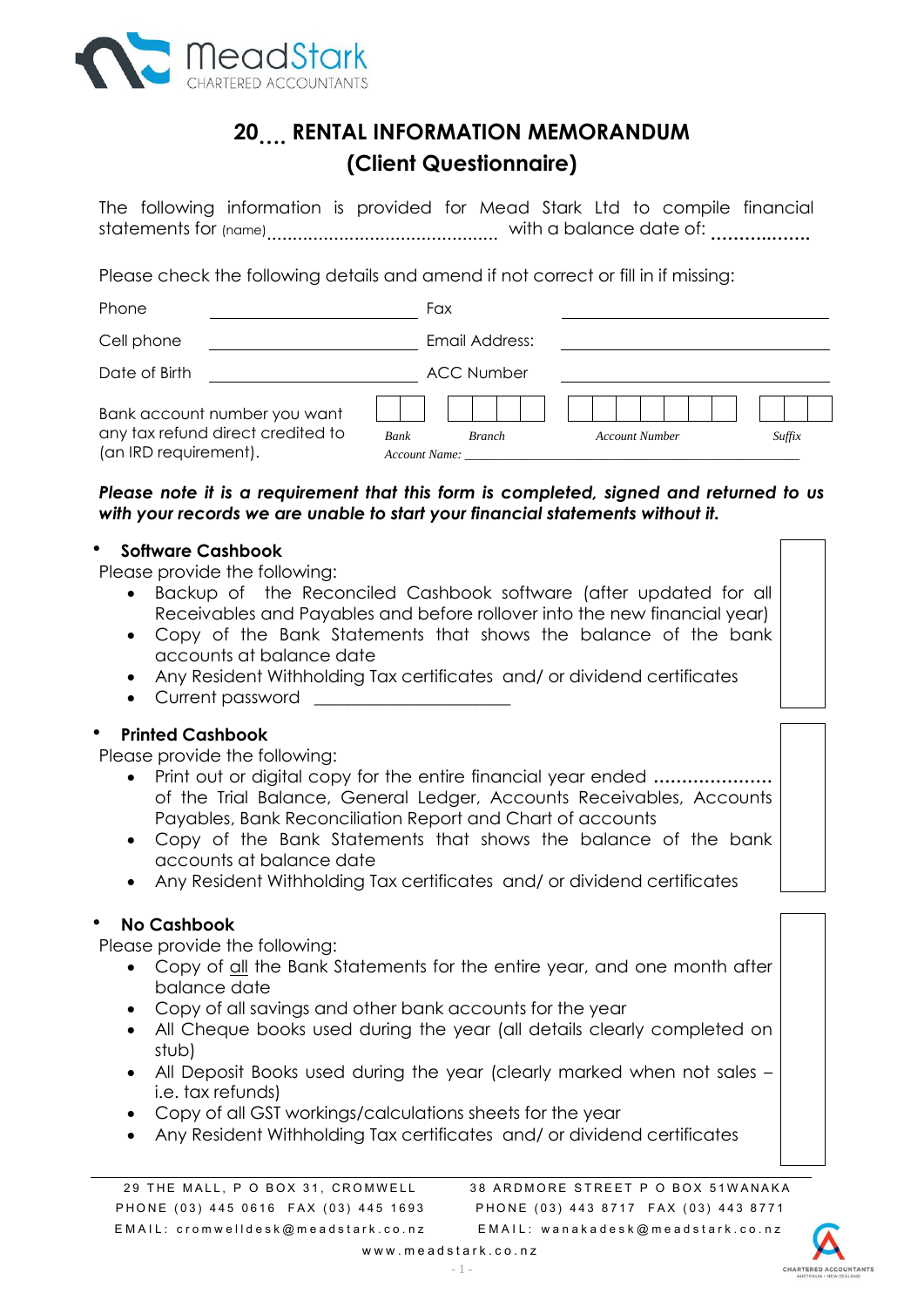

#### **BankLink/ Xero**

Please provide the following:

- Copy of the Bank Statements that shows the balance of the bank accounts at balance date
- Any Resident Withholding Tax certificates and/ or dividend certificates

## **Mortgage/Loans/HP's**

Transaction history print outs for the following borrowings:

 $\bullet$ 

 $\bullet$ If you have obtained any new mortgages, loans or bought any assets on hire purchase, please provide us with this documentation also

#### **Land Transactions**

Please provide any Legal statements and Sale & Purchase agreements for any land brought or sold during the year

#### **Cash on Hand**

Cash received before the end of business on balance date but not banked until the start of the next financial year together with all cash floats totalled:

#### **Cash Transactions**

Cash received but not banked during the year was:

- used for business expenses (e.g. stamps, wages, purchases) (details attached) and the set of  $\sim$  1.5  $\mu$  m set of  $\sim$  1.5  $\mu$
- used for personal expenditure  $\lvert \text{ } \text{\$}$
- lodged into other bank accounts (details attached)  $\frac{1}{3}$

#### **Bonds Paid or Received**

Tenants Bond Received Tenants Bond Paid to Housing NZ

#### **Rental Expenses paid from Personal Funds**

The following business expenses were paid from my/our personal funds

 $\blacksquare$  Rates that the contract of  $\blacksquare$ **Insurance**  $\mathsf{Re}$  pairs the contract of  $\mathfrak{B}$ Mortgage Interest \$ Other (please provide details) \$

#### **Business Motor Vehicle Expenses**

The number of kilometres travelled for Rental purposes and the number of kilometres travelled for Rental purposes

38 ARDMORE STREET P O BOX 51WANAKA P H O N E (03) 443 8717 F A X (03) 443 8771 E M A I L : w a n a k a d e s k @ m e a d s t a r k . c o . n z



GST Exclusive





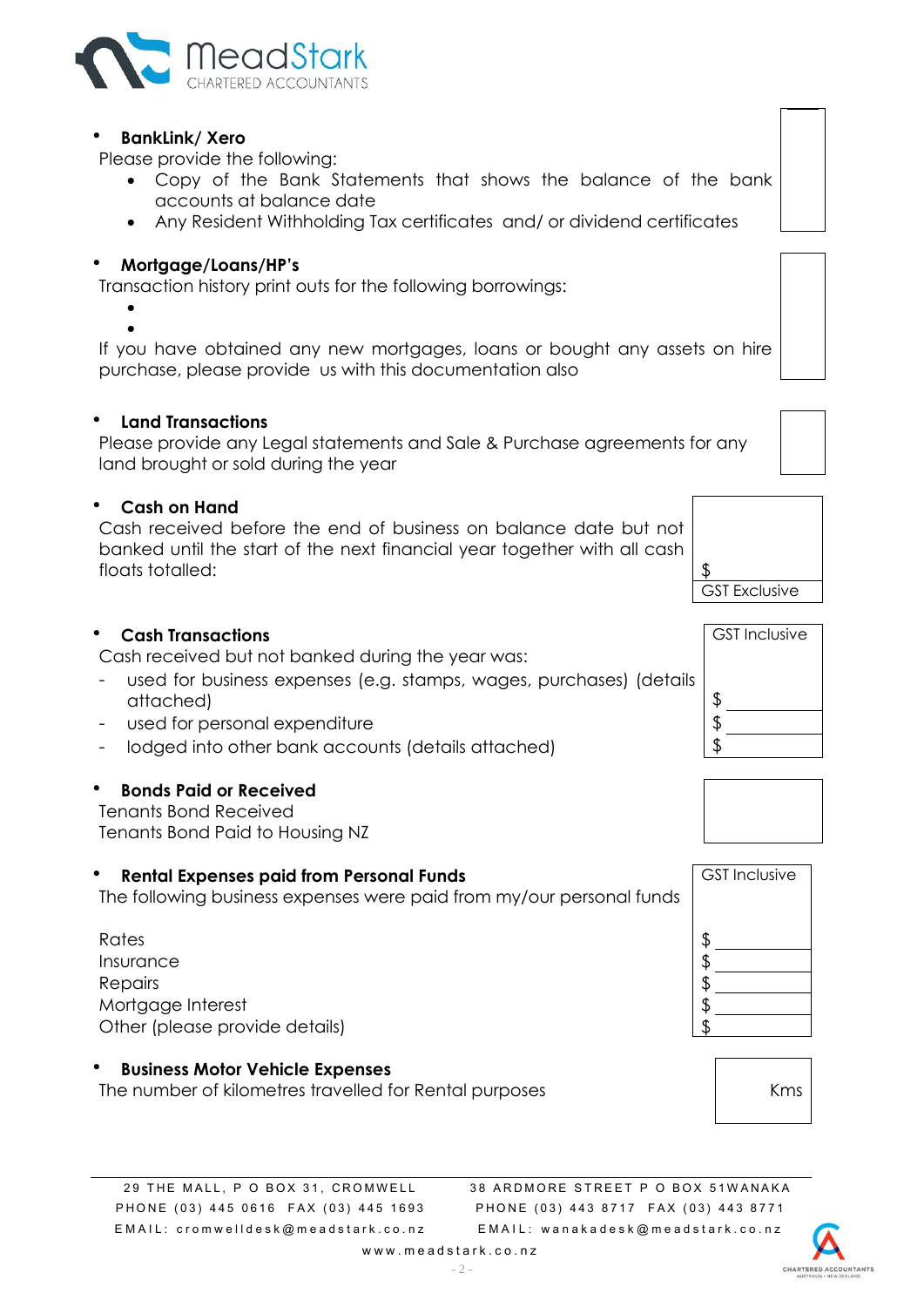

## **Contingent Liabilities**

These are [potential](http://en.wikipedia.org/wiki/Liability_(financial_accounting)) debts, that may or may not be incurred by a business depending on the outcome of a future event, such as a [court](http://en.wikipedia.org/wiki/Court) [case.](http://en.wikipedia.org/wiki/Legal_case) Examples - outstanding lawsuits, [Legal liability,](http://en.wikipedia.org/wiki/Legal_liability) [Destruction by Flood,](http://en.wikipedia.org/w/index.php?title=Destruction_by_Flood&action=edit&redlink=1) [product warranty,](http://en.wikipedia.org/w/index.php?title=Product_warranty&action=edit&redlink=1) [Tax Disputed](http://en.wikipedia.org/w/index.php?title=Sales_Tax_Disputed&action=edit&redlink=1) *Explanation of Liability*

### **Capital Commitments**

Did you enter into any agreements or contracts prior to balance date that commit your business to significant Capital expenditure

*Explanation of Liability \$*

\$

#### **For Individuals Tax Returns**

| Item needed                                          | <b>Further Details</b>                                                                                                                                                                                               | ☑ |
|------------------------------------------------------|----------------------------------------------------------------------------------------------------------------------------------------------------------------------------------------------------------------------|---|
| Interest Certificates                                | All annual interest summaries<br>(banks<br>and<br>investment organisations<br>have<br>you<br>an<br>investment with will send a summary for the tax<br>year to you)                                                   |   |
| Portfolio Reports                                    | If you have funds handled by Fund Managers,<br>we require a copy of the portfolio report                                                                                                                             |   |
| Dividend Statements                                  | All dividend statements from Companies you<br>have shares in                                                                                                                                                         |   |
| Income Details of:                                   | Commissions, Partnerships, Estates, Trusts                                                                                                                                                                           |   |
| <b>Rental Details</b>                                | Income and expenses related to any property<br>from which you received rents.                                                                                                                                        |   |
| Working for Families<br>(Formerly Family Assistance) | Names and ages of any dependent children as<br>support is available to people bringing<br>UD<br>This entitlement depends on the<br>children.<br>number of children you have and the amount of<br>your family income. |   |
| Overseas Income                                      | Any Income received from an overseas source<br>(interest, dividends, royalties, commissions,<br>rentals, partnership, company or trust income<br>etc)                                                                |   |
| Possible Additional<br>Information                   | We may need at some later date all or some of<br>your suppliers' statements and invoices. We will<br>let you know if we require these.                                                                               |   |